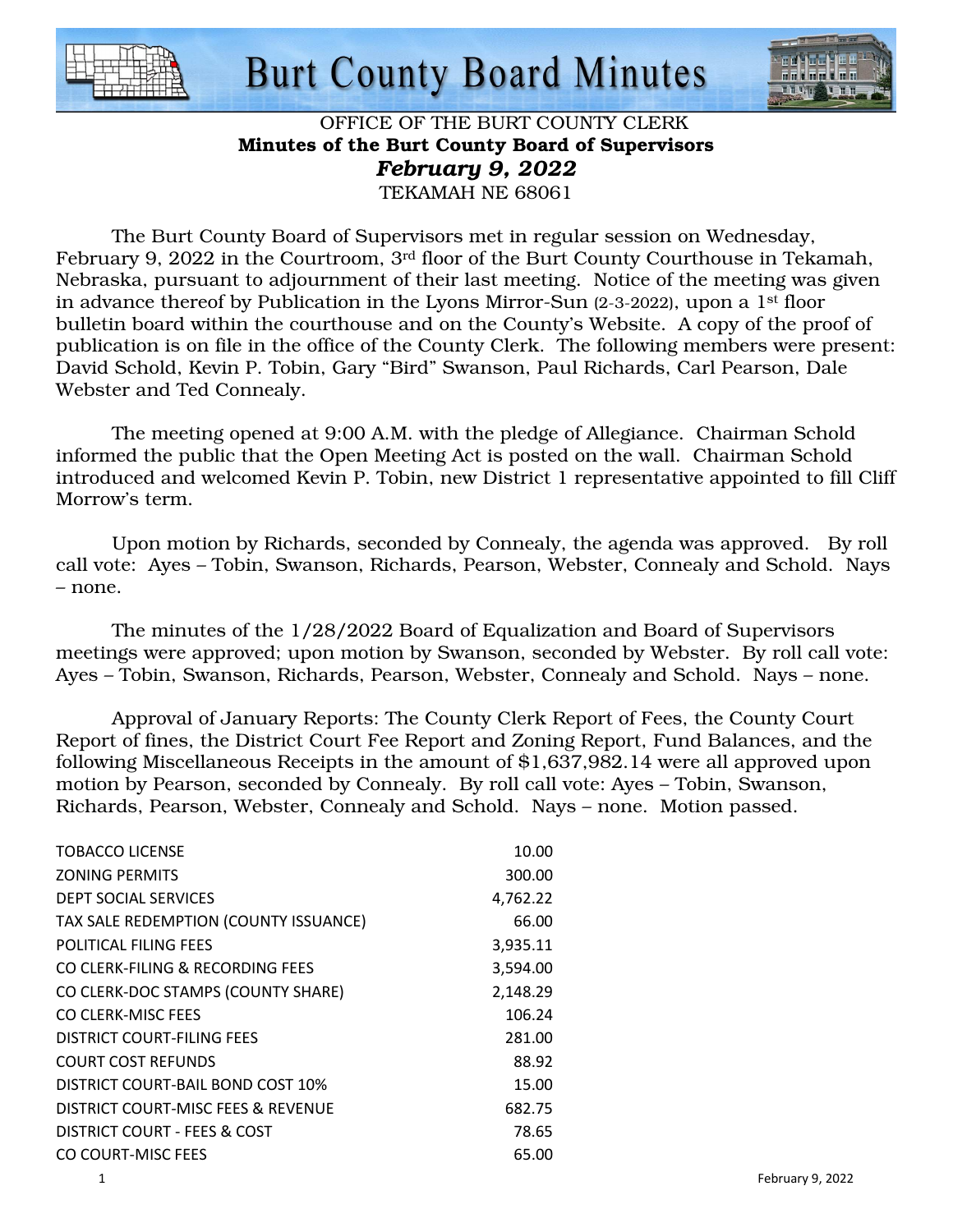# **Burt County Board Minutes**



| ELECTION HAVA ELECTION GRANT                       | 2,515.00     |
|----------------------------------------------------|--------------|
| CO SHERIFF-SERVICE FFES                            | 541.00       |
| CO SHERIFF-MILEAGE & COSTS                         | 460.14       |
| <b>TITLE INSPECTIONS</b>                           | 350.00       |
| <b>GUN PERMITS</b>                                 | 30.00        |
| CHILD SUPPORT ENFORCEMENT                          | 837.84       |
| <b>FINGER PRINT</b>                                | 10.00        |
| HIGHWAY/STREET ALLOCATION                          | 102,023.62   |
| <b>MOTOR VEHICLE FEES</b>                          | 20,996.16    |
| ROAD-REVENUE: FUND TRANSFER - GEN TO ROAD          | 260,000.00   |
| <b>LODGING TAX</b>                                 | 1,358.89     |
| CO CLERK-PRESERVATION & MODERNIZATION              | 614.00       |
| STOP                                               | 150.00       |
| <b>INHERITANCE TAX- Frances Turner</b>             | 38,105.00    |
| <b>INHERITANCE TAX- Elda Minton</b>                | 18,486.06    |
| <b>INHERITANCE TAX- Barbara Hancock</b>            | 846.21       |
| <b>INHERITANCE TAX- Shirley Bengston</b>           | 5,154.70     |
| <b>INHERITANCE TAX INTEREST- Elda Minton</b>       | 92.18        |
| <b>INHERITANCE TAX INTEREST- Barbara Hancock</b>   | 371.96       |
| <b>INHERITANCE TAX INTEREST - Shirley Bengston</b> | 25.40        |
| 911 WIRELESS SERVICE FUND                          | 4,663.07     |
| <b>COUNTY 911 SURCHARGE</b>                        | 1,734.00     |
| <b>STATE FINES TO SCHOOLS</b>                      | 1,000.00     |
| <b>COUNTY COURT FINES-REGULAR</b>                  | 3,197.00     |
| <b>DECATURE FIRE - GENERAL</b>                     | 1,755.75     |
| OAKLAND FIRE -GENERAL                              | 3,056.05     |
| <b>LYONS FIRE - GENERAL</b>                        | 3,087.74     |
| <b>DECATUR FIRE BOND</b>                           | 925.81       |
| <b>LYONS FIRE BOND</b>                             | 349.56       |
| MFO                                                | 82,322.50    |
| <b>TAX SALE REDEMPTION</b>                         | 8,545.03     |
| PROPERTY TAX CREDITS (IN) this \$\$ goes back out  | 1,058,244.29 |

 Chairman Schold signed the following Lot Split Application: MARTIN LONG 3.20 ac. in part of the SE  $\frac{1}{4}$  SW  $\frac{1}{4}$  in Section 1, Township 23N, Range 8 East of the 6th P.M., Burt County, NE.

Northeast Nebraska Solid Waste Coalition Board Appointments: The Board approved the following Resolution upon motions by Webster and Swanson. Adopted and Approved following Roll Call Vote: Ayes - Tobin, Swanson, Richards, Pearson, Webster, Connealy and Schold. Nays – none.

#### **RESOLUTION #2022-03**

WHEREAS, the county of Burt, Nebraska is a member of the Northeast Nebraska Solid Waste Coalition; and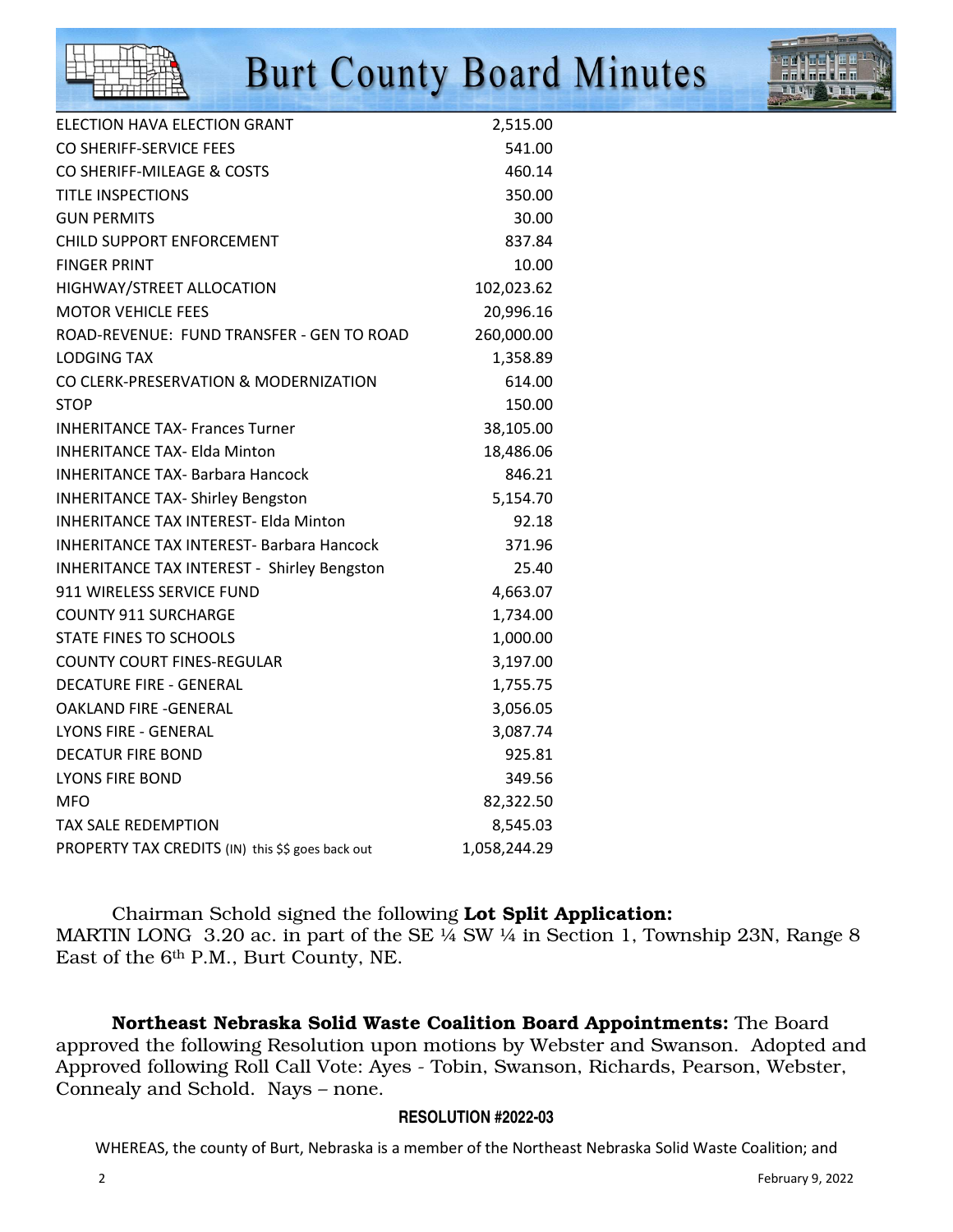

 WHEREAS, as a member of the Northeast Nebraska Solid Waste Coalition the County of Burt, Nebraska is authorized to name a representative to the Board of Directors of the Northeast Nebraska Solid Waste Coalition;

 NOW THEREFORE, in consideration of the foregoing recitals, the County Board of Supervisors of the County of Burt, Nebraska hereby adopts the following Resolution:

BE IT RESOLVED by the County Board of Supervisors of the County of Burt, Nebraska that:

(1) Kevin Tobin is hereby appointed as the representative of the County of Burt, Nebraska to

The Northeast Nebraska Solid Waste Coalition Board of Directors, and in the event of the absence of Kevin Tobin, then Paul Richards be declared as the alternates representative to the Board and shall act and vote on behalf of the County of Burt, Nebraska.

 (2) That Kevin Tobin shall serve as the County of Burt's representative to the Northeast Nebraska Solid Waste Coalition Board of Directors until his resignation from the Board of Directors or until his successor is appointed by resolution of the County Board of Supervisors, whichever shall occur first.

PASSED AND APPROVED this 9th day of February 2022.

Sarah J. Freidel **David Schold, Chairman** Burt County Clerk **Burt County Clerk** Burt County Board of Supervisors

Appointment of Burt County Assessor: The Board approved the following Resolution upon motions by Pearson and Webster. Adopted and Approved following Roll Call Vote: Ayes - Tobin, Swanson, Richards, Pearson, Webster, Connealy and Schold. Nays – none.

#### **RESOLUTION #2022-04**

 WHEREAS, Joni Renshaw, Burt County Assessor resigned from her position as of January 28, 2022. Joni Renshaw's Term runs through 2022, and so a new Burt County Assessor will need to be appointed to complete said Term.

 AND WHEREAS, Katie Hart had been appointed as interim Assessor via a motion that was passed by the Burt County Board of Supervisors at their January 28, 2022 meeting.

 AND WHEREAS, the Board now desires to do a permanent appointment to complete the Assessor's current Term.

 NOW THEREFORE BE IT RESOLVED, by the Burt County Board of Supervisors that Katie Hart be appointed as the new Burt County Assessor to serve the remainder of the term, which will officially end January 4, 2023 (the new term begins First Thursday after the First Tuesday in January, §32-528(4)).

DATED this 9<sup>th</sup> day of February 2022 at Tekamah, Nebraska.

| Sarah J. Freidel         | David Schold, Chairman                  |
|--------------------------|-----------------------------------------|
| <b>Burt County Clerk</b> | <b>Burt County Board of Supervisors</b> |

## Final recommendations for Burt County Zoning Regulations - Section 6.03 Wind

**Energy:** Chairman Schold opened a Public Hearing at 9:16 a.m. to take public comments on Burt County Zoning Regulations, Section 6.03.

Speaking during public comment:

OPPOSITION to Commercial Wind Projects (10+) - Burt County citizens: (#1-9) being Colby Hansen, Robert Byrnes, Jennifer Dolezal, Lori Wheaton, Dick Preston, Sean Connealy, Wendy Jordan, Jason Urbanec, and Laura Rieken. Some spoke on behalf of themselves and for another party who could not be at the hearing. (#10) Mark VanDerHart, representative from Tekamah Airport Joint Zoning – expressed safety concerns the large structures cause to aviation including crop aerial treatments utilized by local landowners.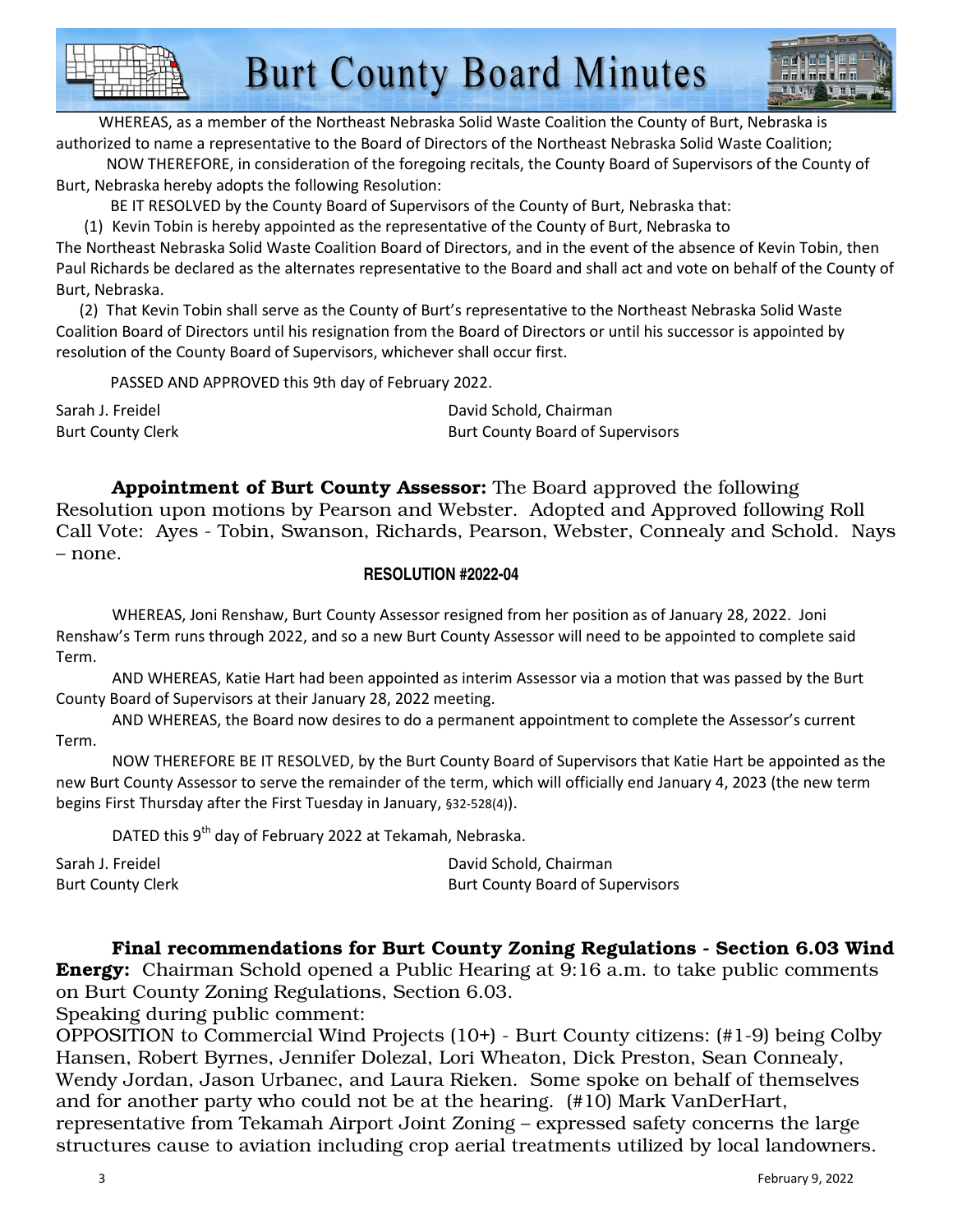



IN FAVOR of Commercial Wind Projects - asking for reduced set-backs, and requesting the board consider when making regulations that it should be so that landowners can do what they want with their own land – (1) Graham Christensen and (2) David Bracht, Attorney, both representatives of 'Burt County Wind LLC'. (#3-4) Alex Krohn and Brandon Hernandez, both from RWE Renewables a Global wind company based out of Austin, TX. (5) Burt County citizen/landowner Mary Pearson.

Chairman Schold declared the public hearing closed at 10:10 a.m., and the Board went back into regular session.

 Ann Chytka, Zoning Administrator reported that the Burt County Planning Commission had held a public hearing and approved changes to V.3 at their February 7, 2022 meeting. Draft document V.4, was presented and discussed amongst the Burt County Board; the board agreed upon changes to V.4 and agreed to accept a final document V.5. The Board approved the following Resolution upon motions by Pearson and Connealy. Adopted and Approved following Roll Call Vote: Ayes - Swanson, Richards, Pearson, Webster, Connealy and Schold. Nays – none. Abstained- Tobin.

## **RESOLUTION #2022-05 Burt County Zoning Regulations - Section 6.03 Wind Energy**

WHEREAS, on August 28, 2009, the Burt County Board of Supervisors did hold a public hearing and did adopt by resolution (#3109082801) zoning regulations to add small and commercial wind energy systems in the County's zoning jurisdiction;

WHERAS, in August of 2019, the Burt County Board of Supervisors did adopt a revised comprehensive plan for the 2019 through 2029 calendar years. Included therein are goals for the county relating to solar and wind energy development;

WHEREAS, on December 2, 2019, the Planning Commission of Burt County, Nebraska recommended further investigation into the County's zoning regulations relating to solar and wind energy systems;

WHEREAS, on January 6, 2020, the Planning Commission of Burt County, Nebraska did further discuss and again recommend further investigation into the County's zoning regulations relating to solar and wind energy systems;

WHEREAS, on July 13, 2020, the Planning Commission of Burt County, Nebraska did further discuss and again recommend further investigation into the County's zoning regulation relating to solar and wind energy systems, did recommend that proposed fees for applications for wind energy systems be \$10,000 for a conditional use permit and \$1,000 per unit, and did recommend to the Burt County Board of Supervisors, the acceptance of amendments to section 6.03 (Wind Energy Installation) Burt County Zoning Regulations; WHEREAS, on July 14, 2020, the Burt County Board of Supervisors held a public hearing to discuss zoning regulations and permitting for solar and wind systems. The Burt County Board of Supervisors did pass a motion indicating they would accept no applications for wind energy permits until the wind energy system regulations and fees are finalized;

WHEREAS, on December 28, 2020, the Burt County Board of Supervisors held a public hearing to discuss amendments to the Burt County Zoning Regulations relating to wind energy systems. The public was present to make comments for and against the amendments with the summary of said testimony being included within seventeen (17) comments in the meeting minutes. The Burt County Board of Supervisors did approve updating the county zoning regulations relating to wind energy systems, however, those changes were subject to further recommendations from legal counsel and approval at a future meeting;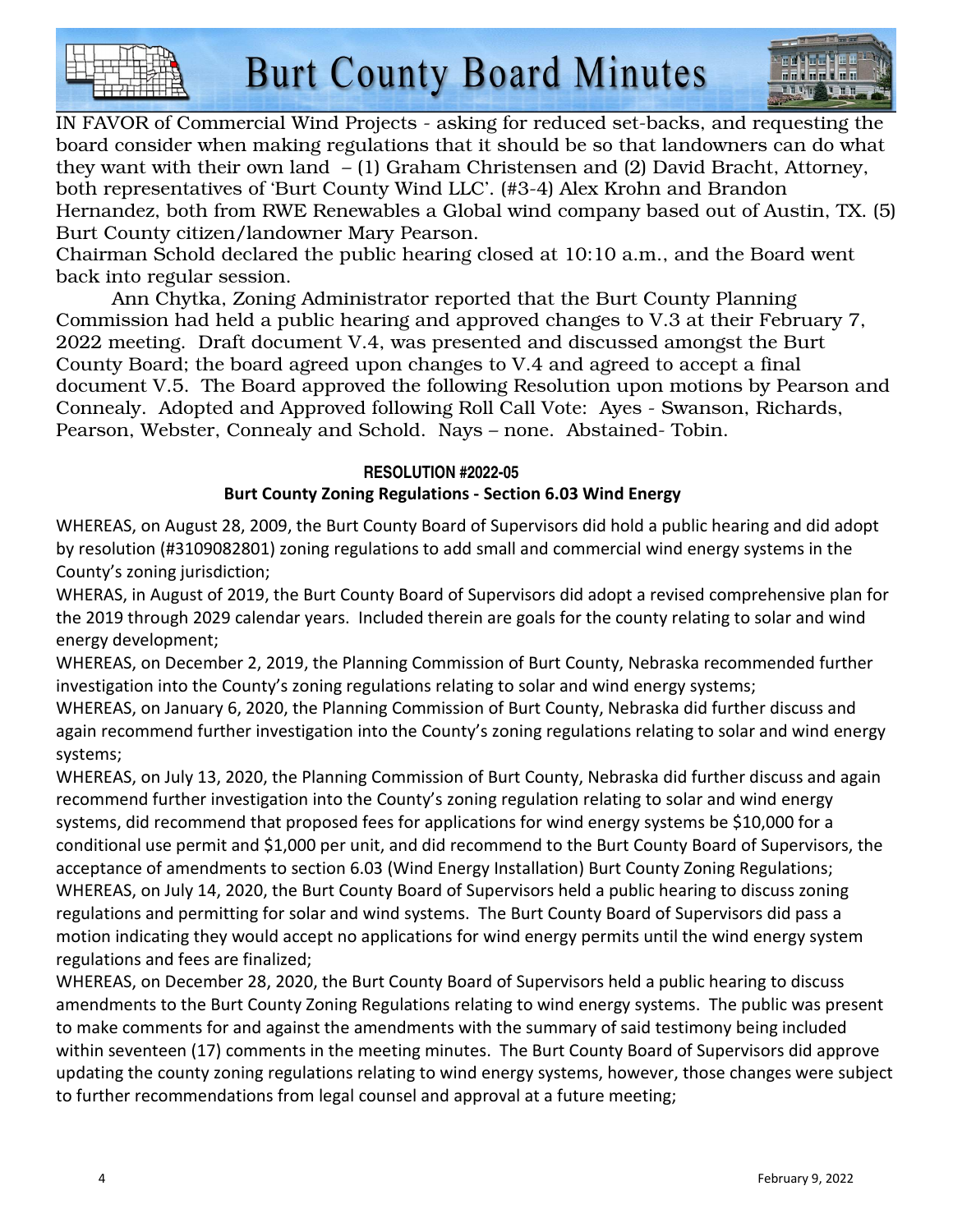

WHEREAS, on January 12, 2021, the Burt County Board of Supervisors held a public hearing where additional discussion was had and ultimately the county did pass Resolution 2021-03 pertaining to 6.03 B definitions for wind energy systems and 6.15 (Solar Energy Conversion Systems);

WHEREAS, on July 13, 2021, the Burt County Board of Supervisors held a public hearing to discuss the recommendations from the Law Firm of Bromm Lindahl Freeman-Caddy & Lausterer relating to wind energy systems as was anticipated pursuant to the December 28, 2020 meeting of the Board. The public was present to make comments with the summary of said testimony being included in the meeting minutes. The Burt County Board of Supervisors requested that the Law Firm of Bromm Lindahl Freeman-Caddy & Lausterer make additional changes to be approved at a future meeting;

WHEREAS, On February 7, 2022, The Burt County Planning and Zoning did hold a public hearing to discuss the final recommendations relating to wind energy systems, before submitting to the Burt County Board of Supervisors.

NOW THEREFORE BE IT RESOLVED, by the Burt County Board of Supervisors that:

1. The findings set forth above are incorporated herein, and,

2. On October 12, 2021, the Burt County Board of Supervisors did hold a public hearing to discuss the final recommendations from the Law Firm of Bromm Lindahl Freeman-Caddy & Lausterer relating to wind energy systems as was anticipated pursuant to the December 28, 2020 meeting of the Board and pursuant to the Board's direction at the July 13, 2021 meeting, and,

3. On February 9, 2022, The Burt County Board of Supervisors did hold a public hearing to discuss the final recommendations from the Planning Board.

4. The public hearing had advanced notice as required by Nebraska law and conformed with the Nebraska Opens Meeting Act, and,

5. Upon consideration of all matters presented to the Board, the Board of Supervisors did vote to amend the Burt County Zoning Regulations relating to wind energy systems in the County's jurisdiction and to reopen applications for the same, and,

6. A relined copy of the amended regulation is attached hereto as Exhibit "A" (V.4) and incorporated herein by reference, and,

7. The Board does hereby approve the amended regulations attached hereto as Exhibit "B" (V.5) and the regulations are hereby adopted on the date specified below.

8. This resolution shall be in full force and effect from and after its passage.

DATED this 9th day of February 2022 at Tekamah, Nebraska.

| Sarah J. Freidel         | David Schold, Chairman                  |
|--------------------------|-----------------------------------------|
| <b>Burt County Clerk</b> | <b>Burt County Board of Supervisors</b> |

Emergency Management (EM) Position: Full time position was previously offered and declined, so a committee of three (Swanson, Richards, Pearson) double checked requirements from NEMA and confirmed that Burt County can have a Part-Time Emergency Manager with a Full-Time Emergency Manager Assistant. The State confirmed that the County could still qualify for NEMA assistance, but this would not qualify the County for the NEMA salary reimbursement program. The committee declared that this P/T with F/T will save the County money doing it this way rather than hiring a Full-Time standalone Emergency Manager, so they felt the salary reimbursement disqualification was